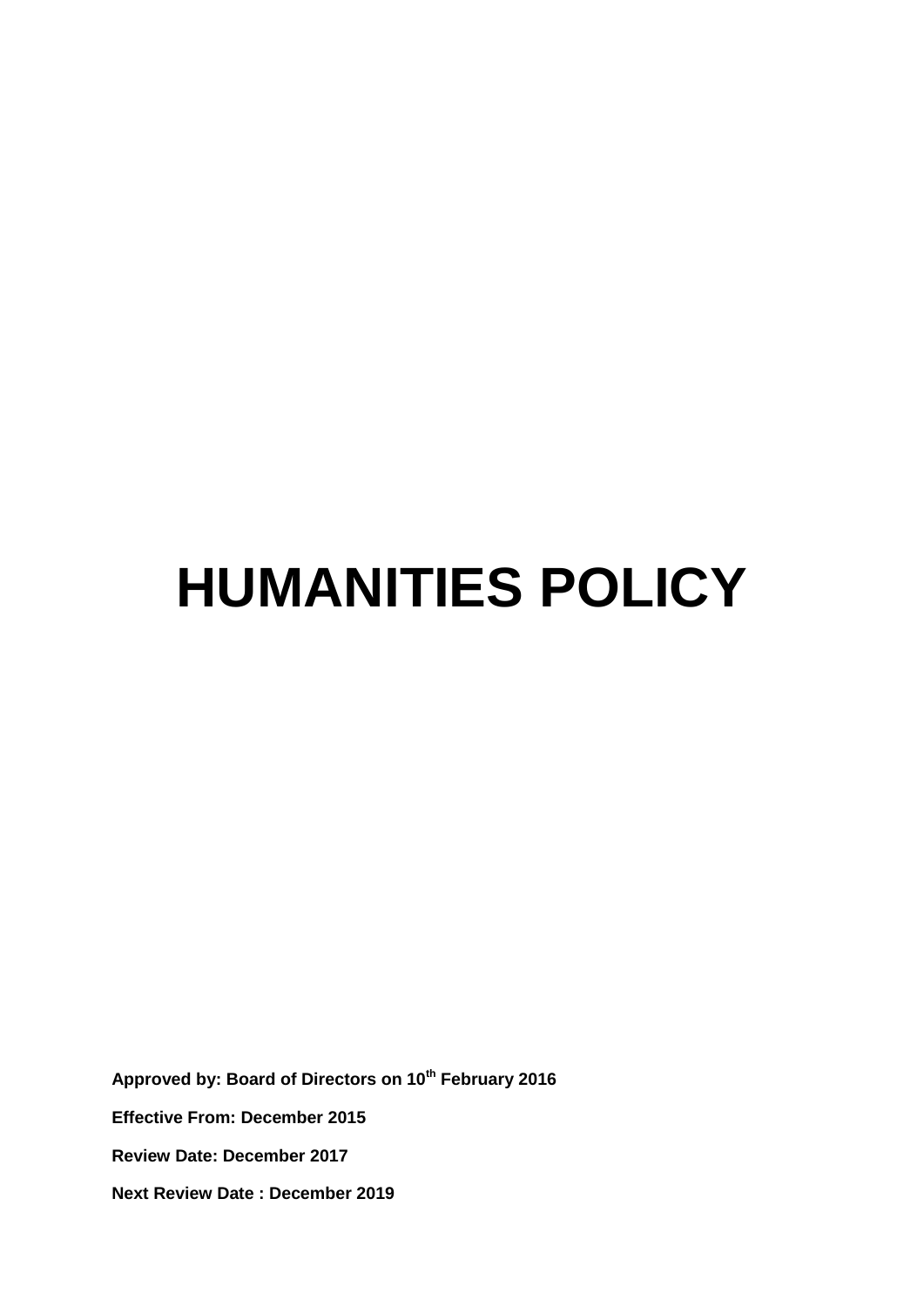

#### **What is our philosophy?**

*Article 29: Your education should help you use and develop your talents and abilities. It should also help you learn to live peacefully, protect the environment and respect other people.* 

At the Heathland Whitefriars Federation, our belief is that Humanities learning should promote a curiosity about our world; ensuring children develop an appreciation and understanding of cultures and diversity which incorporates both Britain and the wider world. Within this, they will develop a sense of time and place within the world and recognise their contribution to it. This will help them to prepare for life beyond school, in which they will become global citizens who will contribute to and develop our society.

#### **Planning**

Geography and History is taught through a creative and innovative topic-based curriculum. Half-termly planning sessions ensure that the coverage is strong across the Federation, with both schools working together to develop excellent, thoughtprovoking content in their topic planning alongside a developmental, skills based curriculum. The Humanities Faculty leaders support this planning and aim to ensure that skills progression is developed across the curriculum and throughout both schools.

#### **What are our aims?**

The Humanities Faculty want to encourage curiosity, first and foremost, through questioning – how did we get here? Why does our planet look like this? Children will be able to use evidence and scrutinise its value which will allow them to develop opinions and perspectives on the both the past and on current historical and geographical debates and issues. This will take into account the influence of people on the environment and events, allow them to develop a vocabulary to carry out such scrutiny and be skill based and transferable, for example, through asking children to compare and contrast, analyse trends and work with data. Children will be able to develop perspective and explore processes relevant to the history and geography of our planet.

#### **National curriculum**

The 2014 National Curriculum requires children to develop their geographical knowledge about the world, the UK and their locality. This requires them to consider concepts such as location and place and think of geography in different ways: a human perspective, such as why people settle in a locality and economic activity in and between areas; and physical perspective, such as recognising and understanding features of the landscape processes like the water cycle. Children are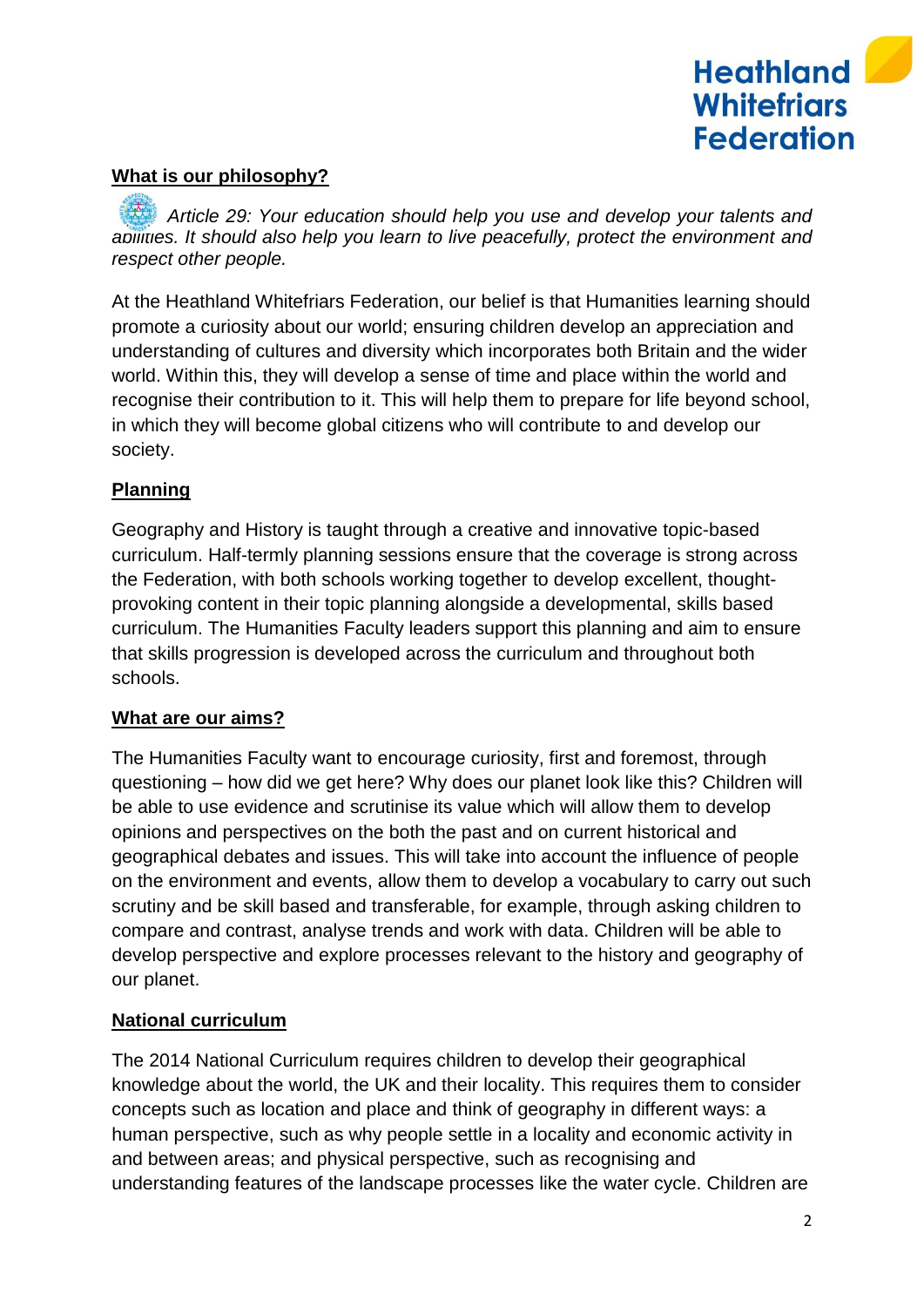# **Heathland Whitefriars Federation**

also required to have the opportunity to develop their skills in fieldwork, involving observation, measurement, recording in environments. In Key Stage 2, these skills develop and encompass knowledge extending beyond the local area – the wider UK, Europe and North and South America). In History, an awareness of the past and language relating to time passing is key. Children are to explore changes within living memory as well as significant events and individuals. Specific time periods are recommended, with a British focus: the development of the Stone Age to the Iron Age, the Roman Empire, Anglo-Saxons and Scottish settlement, the Viking and Anglo-Saxon struggle, a local history study and a significant aspect of British History. The curriculum provides a useful framework to guide on our topic selection and embed important vocabulary in our topics, which helps to show progression in children's understanding of the world and its history.

## **What does our curriculum offer?**

The Heathland Whitefriars Federation ensures that a broad exploration of local, British and world history and geography is carried out. Children in the EYFS begin to develop their understanding the world by making sense of 'their physical world and their community through opportunities to explore, observe and find out about people, places, technology and the environment' (EYFS Statutory Framework 2014). Examples of how the Federation put this into practice includes: chances for the children to talk about their family, significant events of their own experience and their cultural background. They also begin to develop chronological understanding about the events in their own lives and through storytelling, for example through the topic 'How will the story end?' Progression into KS1 then focuses on more specific geographical and historical study, such as: a comparison between local towns and the weather in Year 1; the significant Great Fire of London followed by a study of London and Kingston, Jamaica in Year 2; the Roman Empire and Africa in Year 3; the Vikings and the development of Britain in Year 4; the Victorians and their contribution to Britain in Year 5 and the two World Wars in Year 6.

Within these topics, we strive to develop a developmental approach to the skills learnt by the children as they move through the schools. A historian and geographer in the EYFS would not look the same as one in Year 6. Throughout their engagement in the Humanities, we strive to develop their ability to: question; thinking critically in relation to current issues; evaluate evidence; show an understanding of change; engage with the world; give their own perspective; make connections; describe processes and analyse data.

#### **How do we assess pupils?**

Humanities learning is teacher assessed and takes into account children's engagement and understanding of their topic. Regular and consistent AFL within the classroom during topic learning allows class teachers to track development and skills